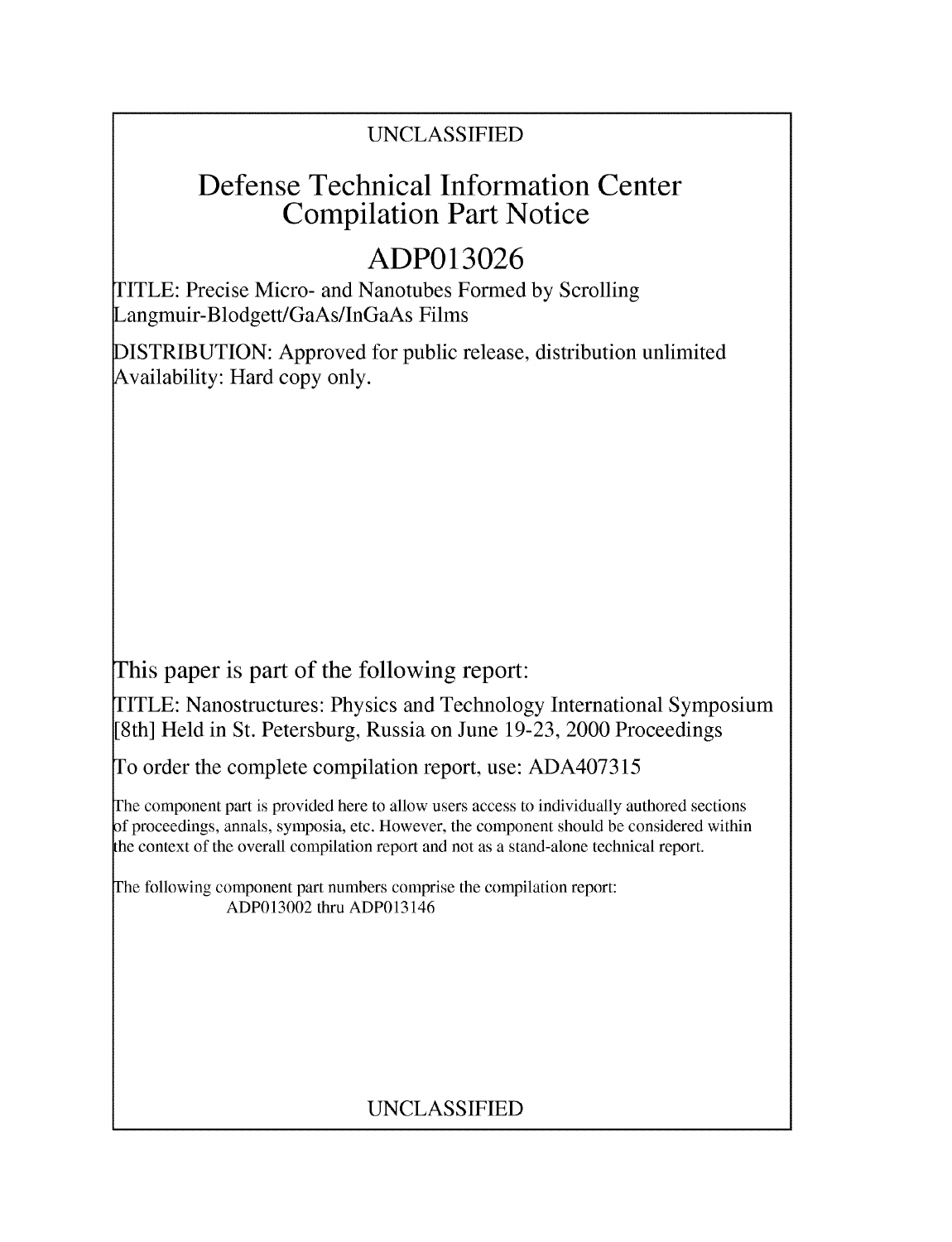*V Ya. Prinz,* V. A. Seleznev, L. L. Sveshnikova and J. A. Badmaeva Institute of Semiconductor Physics RAS SB, 13 pr. Lavrenteva, Novosibirsk, 630090, Russia

Abstract. The paper is devoted to further development of previously advanced approach in nanostructuring. This approach is based on using few monolayer-thick bifilms for scrolling 3D heterostructures from them. In this work, initiallly flat strained GaAs/InGaAs bilayers with Langmuir-Blodgett films deposited onto them were rolled up in tube-shaped scrolls. It is shown that, giving local parts of the surface of the resulting tubes hydrophilic or hydro-phobic properties, one can fabricate a perfectly ordered array of free-standing nanotubes.

The present-day nanotechnologies develop along two entirely different lines. The first line is extension of well-established microstructuring methods to nanoscale-size region. The technological methods used here include conventional lithography, ion implantation, and, in some cases, even mechanical grinding. The processes employed here are usually described in terms of film deposition, patterning and etching steps, and often include a planarization procedure for preparing circuit wiring. However, this approach encounters many difficulties. For example, in lithographic processes, there is a limitation of fundamental character on the sizes of obtainable electronic components. In addition, fabrication of 3D nanostructures here is highly problematic.

The second approach in nanostructuring invokes procedures to be performed over individual atoms and molecules or over their highly ordered ensembles. In this case, transformation of initial objects into a more complex 3D structure is implied. This approach often employs various self-forming procedures. However, the possibility of easy assembling electronic components in a circuit here appears to be doubtful.

As initial object for preparation of 3D nanostuctures, we propose here to use semiconductor nanotubes with precisely controllable sizes. In addition to already proposed technological procedures, we describe here some new methods intended for fabrication of assembled arrays of 3D nanostructures.

Recently, self-formed semiconductor nanotubes have been fabricated, and the possibility of precise control over their parameters has been shown  $[1-3]$ . The fabrication process is based on using thin highly strained InGaAs/GaAs heterolayers that roll up in scrolls after being debonded from substrate (after selective etching of an underlying AlAs sacrificial layer). It has been shown that the layers in the resulting tube stick together forming a monocrystalline tube wall. Here, the tube diameter  $D \approx d \cdot a/\Delta a$  is determined by the bilayer thickness d and by the mismatch of lattice parameters  $\Delta a/a$ . In this manner, In-GaAs/GaAs tubes with tube diameters D ranging from 3 nm to 10  $\mu$ m and lengths as large as 1 mm were fabricated.

In the present work, hybrid micro- and nanotubes scrolled from initially planar structures were fabricated for the first time which contain a strained InGaAs/GaAs bilayer with a thickness of several monolayers and a Langmuir-Blodgett (LB) film.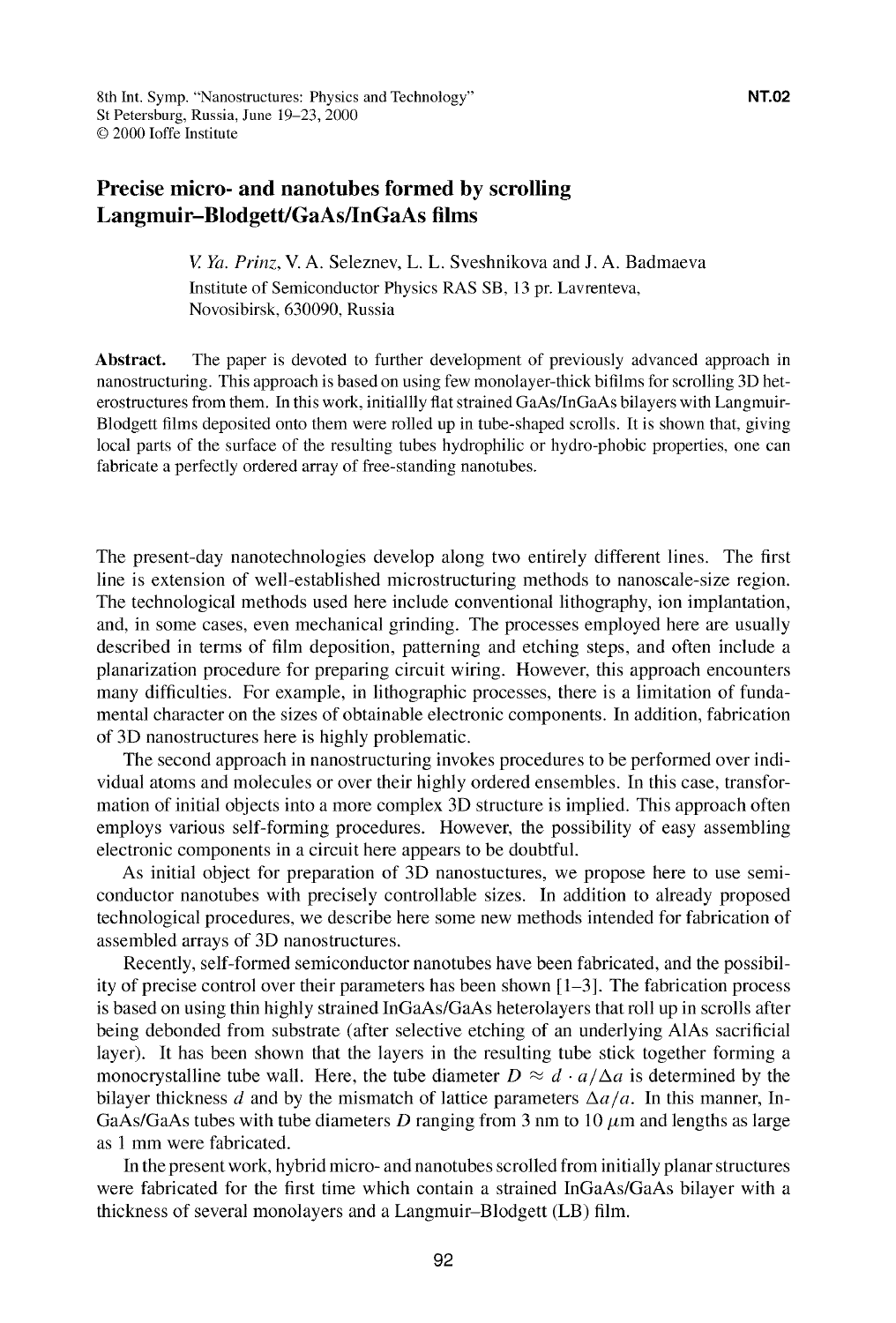

Fig. 1. Schematic representation of the proposed hybrid micro- and nanotube formation technology. (a) strain-induced bending of an initial LB/InAs/GaAs film after freeing it from bonding with substrate; (b) self-scrolling of the multilayer film after removing the AlAs sacrificial layer. The strained bifilm scrolls in a tube with the Landmuir-Blodgett film clamped between tube coils.

Figure 1 shows a schematic flow-chart representation of the procedure intended for production of hybrid micro- and nanotubes. The initial planar structure contains a strained InGaAs/GaAs bilayer with a thickness of several monolayers and an LB film also several monolayers in thickness (for instance, two). As the bifilm gets free of bonding with substrate, the interatomic forces in it start acting to increase the interatomic distance in the compressed InAs layer and to decrease it in the tensile-stressed GaAs layer (Fig. 1 (a)). The elastic forces  $F_1$  and  $F_2$  are oppositely directed, and they give rise to a non-zero moment of forces  $M$ , which tends to bend the bilayer. Under the action of this moment, the initially planar bilayer scrolls in a tube with the LB film clamped between the tube turns.

In this way, we obtained multiturn tubes which can be considered as radial superlattices (see Fig.  $1(b)$ ). It should be noted that the tubes thus formed could be prepared fixed to a desired place of the substrate.

The LB films used in this study was cadmium beganate ( $\text{[CH}_3(\text{CH}_2)_{20}]_2\text{Cd}$ ) films prepared by covering the free surface of a  $4 \cdot 10^{-4}$  mole/liter cadmium chloride aqueous solution with a behenic acid solution in hexane. The prepared monolayer covering was transported from the liquid surface onto an InGaAs/GaAs heterostructure under a surface tension of 30 mN/m at  $T = 23 \pm 1$  °C. The transport velocity was 1.5 cm/s [4]. The surface of the GaAs layer onto which the LB film was transported was hydrophobic, as well as the surface of the detached InAs layer. An important point is that the LB technique permits preparation of ordered multilayers of organic molecules with a definite number of layers. To bond the LB film to the surfaces of the scrolled layers, we used films composed of even numbers of monolayers (namely, 2, 4, 6, and 20 monolayers). The thickness of each monolayer in the LB film was  $30.4 \pm 0.4$  A. The inside diameter of the produced tubes is dependent on the characteristics of the InGaAs/GaAs layer used [1, 21. In this study, tubes with inside diameters ranging from 80 nm to 8  $\mu$ m were fabricated. A simplest example of application of the described technology is shown in Fig. 2.

On complete removal of the sacrificial layer, we obtain a free-standing tube. The following important property of such tubes is noteworthy: being placed onto a water surface, they float freely on it and, if necessary, can be arranged in ordered arrays (of the LB film type).

The surface of a free-standing tube can be made either hydrophobic or hydrophilic, or be given spatially alternating hydrophobic/hydrophilic properties, which can, in turn, be used for exerting precise control over the geometry of nanoobject ensembles prepared as